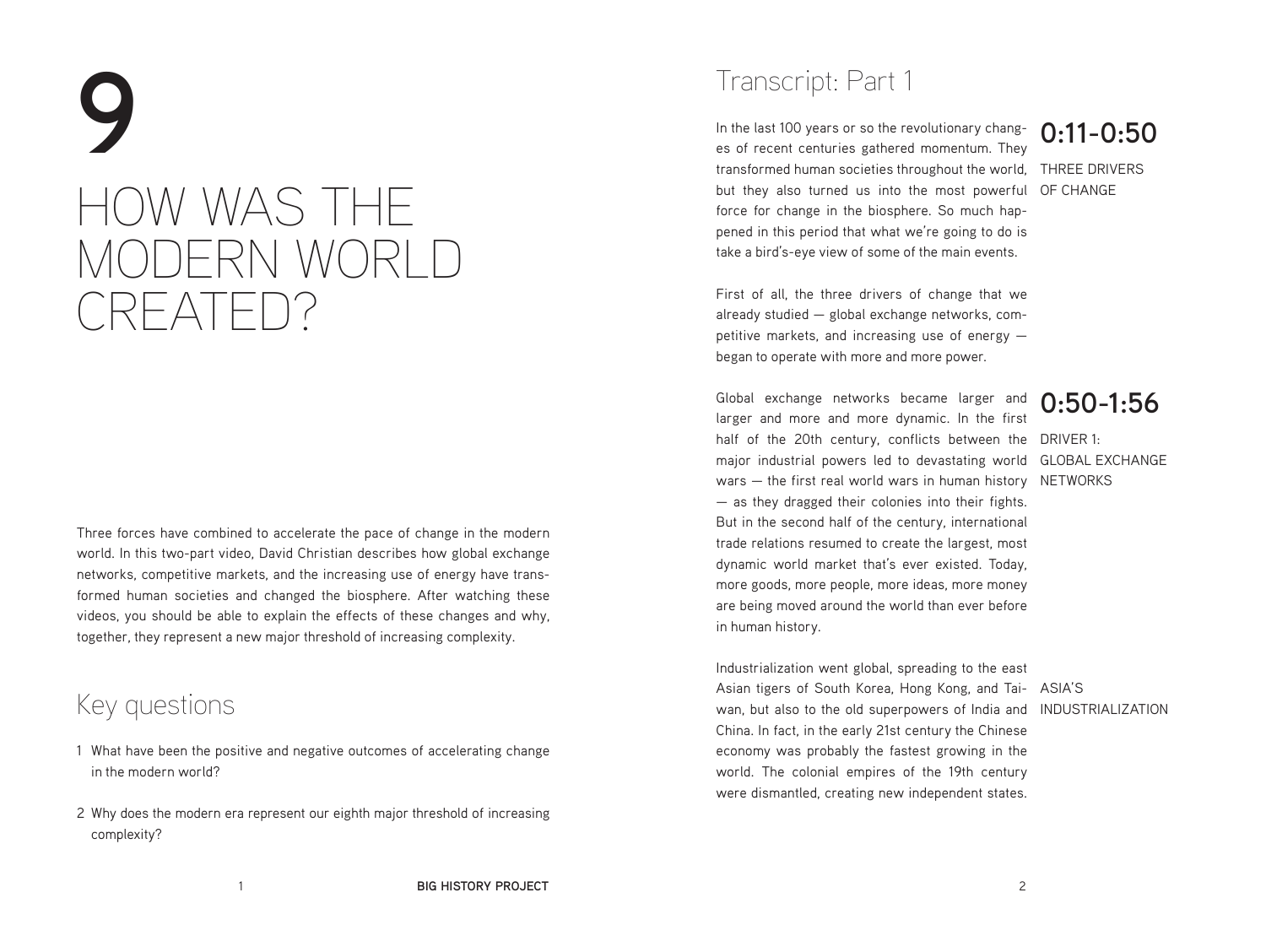**1:56-2:42** In fact, by 2007 the United Nations  $-$  the body cre-<br>**1:56-2:42** Integrated as a sect of foundation for international gave ated as a sort of foundation for international governments in 1945 — contained 192 members.

THE INTERNET AND New technologies in communications and transpor-SPACE TRAVEL tation accelerated the pace of change. The Internet provided instantaneous communication between millions of people all around the world. It also stored more information than you could have found in all the world's libraries just a century earlier.

> As for transportation, think of this: In just 70 years we went from the first planes to a machine that could carry people to the Moon and back.

#### **2:42-3:13**

GOVERNMENT **TRANSFORMS** 

Governments were also transformed. In particular, as an increasing number of decisions had to be taken globally — such as decisions about global warming or the world economic crisis — the framework for such decision making was already beginning to appear in the United Nations and NGOs [nongovernmental organizations].

At the same time, governments built more and more sophisticated and complicated partnerships with their citizens as democratic methods of rule began to spread around the world.

The second great driver of change has been the **3:13-4:12** known as capitalism. These forces now dominate DRIVER 2: the world economy. Let me give two illustrations of COMPETITIVE spread of competitive markets and what's often their meaning.

MARKETS

First, the modern world is no longer a world of peasants. Instead it's a world of wage earners. In addition, it's become a world of city dwellers.

Early in the 21st century, for the first time in human WAGE-EARNERS history more than 50 percent of humans lived in cities. MOVE TO CITIES Peasants were driven to the cities partly by employment opportunities, but also because new technologies — such as new forms of medicine, new forms of transportation, better sewer systems, the provision of electricity  $-$  made cities for the first time in human history healthier places to be in than villages.

century experiment with non-market societies, or NON-MARKET The second great illustration of the power of competitive markets is the failure of the great 20thcommunism.

#### **4:12-4:36**

SOCIETIES FAIL

By the 1990s everywhere in the world those societies were collapsing, and the reason for their collapse is precisely because they could not generate the innovation that market societies generated.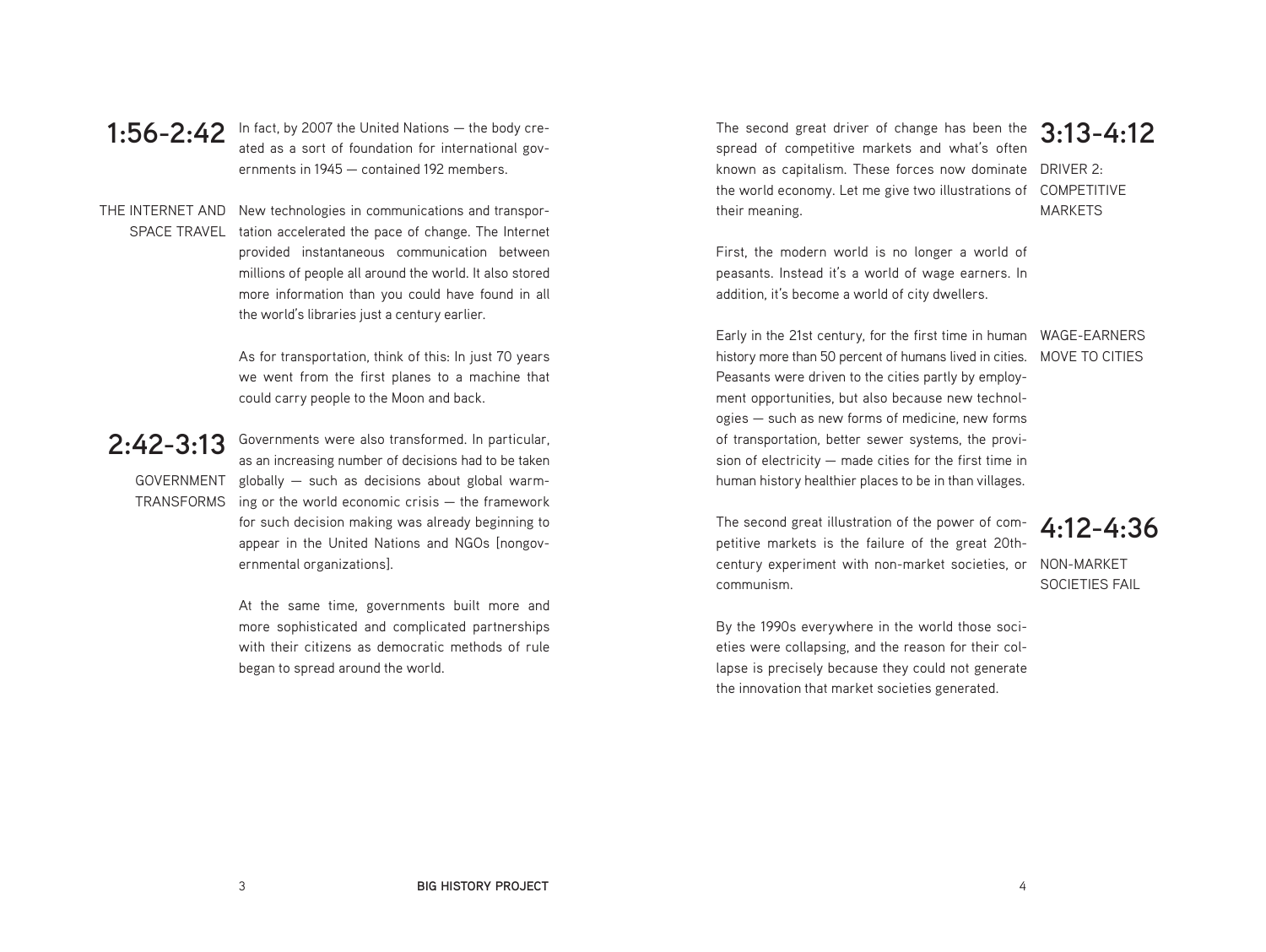#### **4:36-5:03**

ENERGY USAGE

DRIVER 3: global consumption of energy increased by 16 times INCREASING and most of it came from fossil fuels. The third great driver of change was increasing use of energy. It's estimated that in the 20th century

> In the early 21st century the use of fossil fuels is probably increasing, particularly as a result of the rapid industrialization of huge societies such as India and China.

### Transcript: Part 2

unprecedented levels. I'd like to give some examples. DRIVERS OF As these global drivers of change gathered momentum, rates of innovation accelerated to

**5:07-5:49**

CHANGE ACCELERATE

Let's begin with food production. In the 20th century, INNOVATION food production increased faster than population growth. This was a result of many new technologies — the creation of artificial fertilizers and pesticides, genetic modification of crops, and new forms of irrigation. But the remarkable result is that we have not yet seen a global Malthusian crisis, though there have been many devastating local and regional famines.

Total economic production increased in the 20th **5:49-6:58** estimates industrial production increased by 40 ECONOMIC GROWTH times. As a result, there has emerged a growing = GLOBAL MIDDLE global middle class whose living standards are ris- CLASS century by perhaps 14 times. According to some ing very rapidly indeed. Millions of people continue to live in dire poverty, but many members of this growing middle class are enjoying living standards that even aristocrats could only have dreamed of in the agrarian era.

Meanwhile, life expectancies have doubled glob- RISING STANDARD ally and educational levels are rising rapidly as a OF LIVING result of the spread of compulsory mass education. Early in the 21st century it's estimated that 80 percent of people over the age of 15 had basic literacy.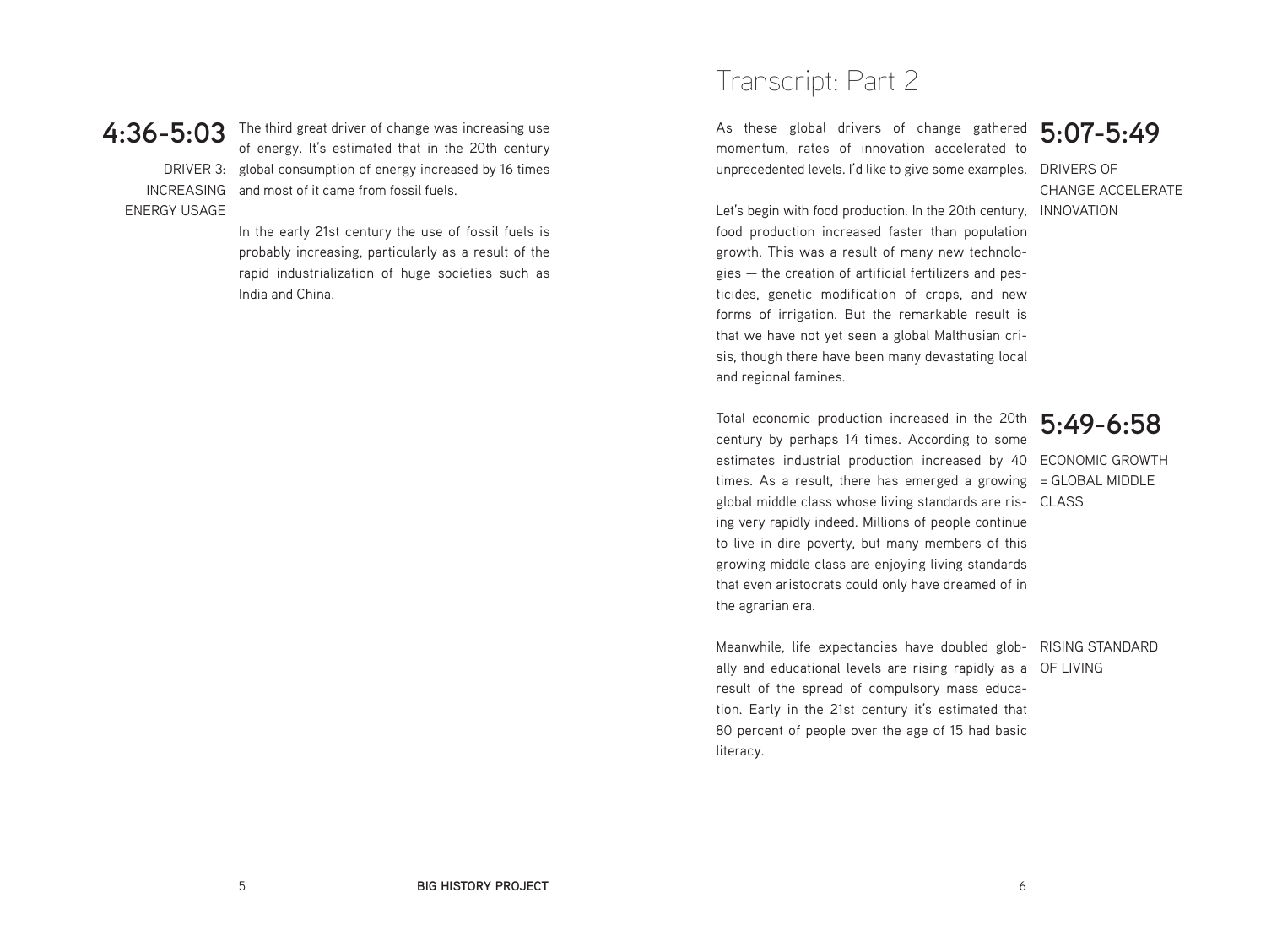In many areas, gender inequalities are diminishing as a result of changing family patterns and work patterns, though it remains true that women's income levels and educational levels lag behind those of men.

#### **6:58-8:02**

WEAPONS GROW exponentially, from machine guns to poison gas to MORE LETHAL atomic weapons. Early in the 20th century, millions But of course not all innovations were positive. The killing power of human weapons has increased died during those devastating world wars.

> In 1945 atomic weapons were dropped on the Japanese cities of Hiroshima and Nagasaki. Hundreds of thousands of people died within just a few days and many thousands more died over the next few years as a result of radiation sickness.

> In October 1962, during the Cuban missile crisis, the world came within a hair's breadth of an all-out nuclear war. If it had happened its impact would have been as devastating as the asteroid that wiped out the dinosaurs 65 million years ago. That was a very, very close shave.

> But the real significance of these changes will not

#### **8:02-8:47**

IMPACT ON forming our relationship to the biosphere. If agri-BIOSPHERE culture counted as an energy grab by one species, become apparent until you see that they are transthe modern revolution is a takeover of the entire biosphere.

A Dutch scientist, Paul Crutzen, has argued that THE since 1800 the Earth has entered an entirely new ANTHROPOCENE geological era, which he calls the Anthropocene. This is the era in which for the first time in 4 billion years a single species has become the dominate force for change in the biosphere, and that species of course is us.

Now, is he right? Well, his evidence is pretty com-<br>polling Since 1900 burner numbers have increased<br>**8:47-9:46** four times, human energy use by 16 times. Accord- POPULATION GROWTH ing to some estimates, of all the energy that enters & ENERGY USAGE pelling. Since 1900 human numbers have increased the biosphere through photosynthesis we are managing the use of between 25 and 50 percent.

ing the atmosphere. We're pumping back into it carbon CARBON IN THE that was buried over hundreds of millions of years. ATMOSPHERE more and more of the biosphere; as we pave it over SPECIES for roads and cities, as we clear forests for farm- VANISHING Meanwhile, by burning fossil fuels we're transform-Extinction rates are rising sharply as we takeover lands or timber, and as we divert rivers for irrigation. The result is other species are vanishing at a rate perhaps a thousand times as fast as would have been normal in the last few million years.